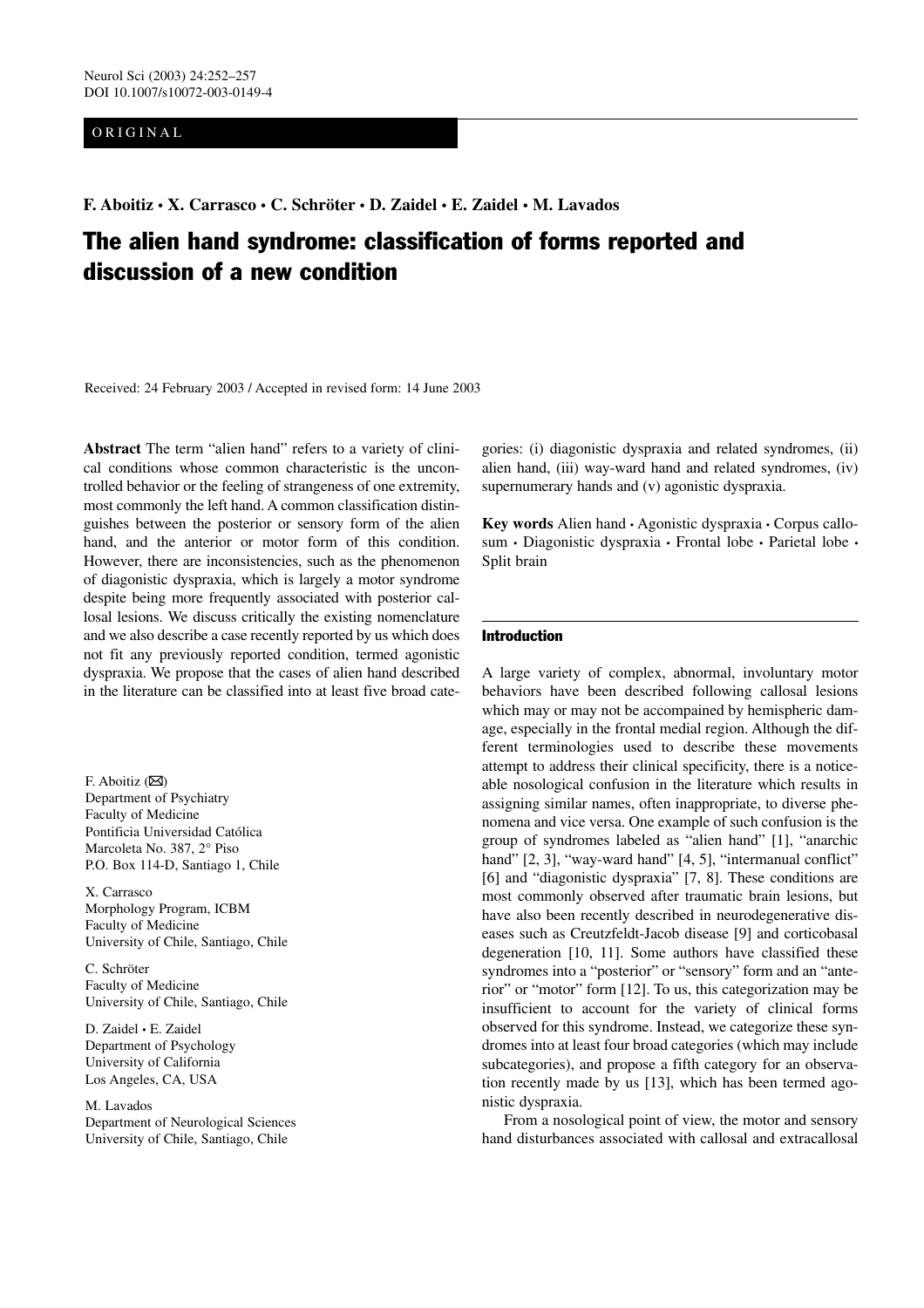| <b>Table 1</b> Types of alien hand syndrome and their brain localization |  |  |  |
|--------------------------------------------------------------------------|--|--|--|
|--------------------------------------------------------------------------|--|--|--|

| Syndrome                                               | Clinical manifestation | Lesion localization                                      |
|--------------------------------------------------------|------------------------|----------------------------------------------------------|
| Diagonistic dyspraxia or<br>intermanual conflict [6–8] | Motor                  | Posterior CC [19, 20], anterior midbody CC? [17, 20, 22] |
| Alien hand [1]                                         | Sensory                | Posterior CC $[1, 25]$ , parietal $[26, 27]$             |
| Anarchic hand or way-ward hand [2, 4, 5]               | Motor                  | Frontal, anterior CC [5, 17, 20, 25, 31]                 |
| Supernumerary hands [14, 15]                           | Sensory                | Frontal, anterior CC [14, 15]                            |
| Agonistic dyspraxia [13]                               | Motor                  | Anterior midbody CC, posterior midbody CC [13]           |

*CC*, corpus callosum

lesions seem to us to be classifiable in at least the following four classes (Table 1):

- (i) Diagonistic dyspraxia [7, 8] and intermanual conflict [6], phenomenon in which the left hand (in right-handed subjects) performs actions contrary or opposite to, or interferes with, the actions executed by the right hand;
- (ii) Alien hand sign [1], which usually affects the left hand and is characterized by the subjective feeling that the hand does not belong to the patient;
- (iii) Syndrome of the anarchic hand [2] or way-ward hand [4, 5], in which the affected hand, being contralateral to the lesion, performs propositive or goal-directed movements that the patient does not perceive as initiated or controlled by his own will; and
- (iv) Supernumerary hands, in which the patient reports the feeling of having an extra extremity [14, 15]. These different forms may coexist in one patient [16, 17].

Another form of abnormal hand movement is the "levitating hand" sometimes observed in patients with corticobasal degeneration, in which the hand contralateral to the lesion levitates aimlessly [10, 11]. This condition will not be discussed further.

## Diagonistic dyspraxia, intermanual conflict and conflict of intentions

With this term, Akelaitis et al. [7, 8] described, in callotosomized patients, involuntary movements of the left hand which acted in an opposite way to the actions executed by the right hand. For example, a patient puts clothes on with the right hand, but pulls them off with the left hand. Bogen [6] described intermanual conflict as a more general dissociative phenomenon "in which one hand is acting at cross-purposes to the other" but does not necessarily perform the opposite action. Rather, the hand interferes with the movements executed by the other hand. This phenomenon is observed at least to some degree in most complete commisurotomy patients in the early post-operative period. It rarely if ever persists in the long-term.

In their more recent description of three patients with callosal lesions accompained by variable degrees of extracallosal damage, Tanaka et al. [18, 19] emphasized the syndromatic specificity of diagonistic dyspraxia and its distinction

from other motor abnormalities. They defined this syndrome as a "peculiar dissociative behavior of the left hand in the absence of pathological grasping phenomena in the hand: the left hand often acted at cross-purposes to the right" [19]. The patients with diagonistic dyspraxia described by Tanaka et al. [19] also exhibited several other abnormal behaviors in the left hand during right-hand tasks or during bimanual tasks, such as nonantagonistic, irrelevant movements to the right, and the occasional inability to move the left hand at will during a bimanual task. Diagonistic dyspraxia has been proposed to be associated with lesions in the posterior end of the body of the corpus callosum, especially in its ventral part, and need not involve extracallosal damage [19–21]. Anterior and midbody callosal damage has also been suggested in some reports [17, 20, 22], but in these cases image resolution may not have been optimal.

Parkin [23] has proposed that intermanual conflict occurs preferentially in unimanual tasks in which there is more than one option (e.g. opening or closing a bottle, dressing or undressing), and in complex tasks that are not overlearned (e.g. cooking, choosing the clothes to wear). He suggested that, normally, the hemisphere ipsilateral to the intended hand is inhibited by the contralateral hemisphere via the corpus callosum. In patients with callosal damage, this inhibition is blocked, and the ipsilateral hemisphere becomes engaged in the task.

Nishikawa et al. [24] recently described three callosallesioned patients, two of whom had lesions in the posterior half of the callosal body and with no significant cortical involvement. All 3 patients were unable to perform whole body actions because another intention emerged in competition with the original one. The authors named this condition conflict of intentions, and considered it to be a special case of intermanual conflict or diagonistic dyspraxia.

### Alien hand

The alien hand sign (*main étrangère*) was originally proposed by Brion and Jedynak [1] to describe a generally bilateral, subjective deficit in recognizing the hand as one's own when it was kept out of visual contact. The patients (three with tumors in the posterior callosum and one with a posterior paracallosal angioma) did not recognize the left hand when it was held by the right hand, but also did not recognize the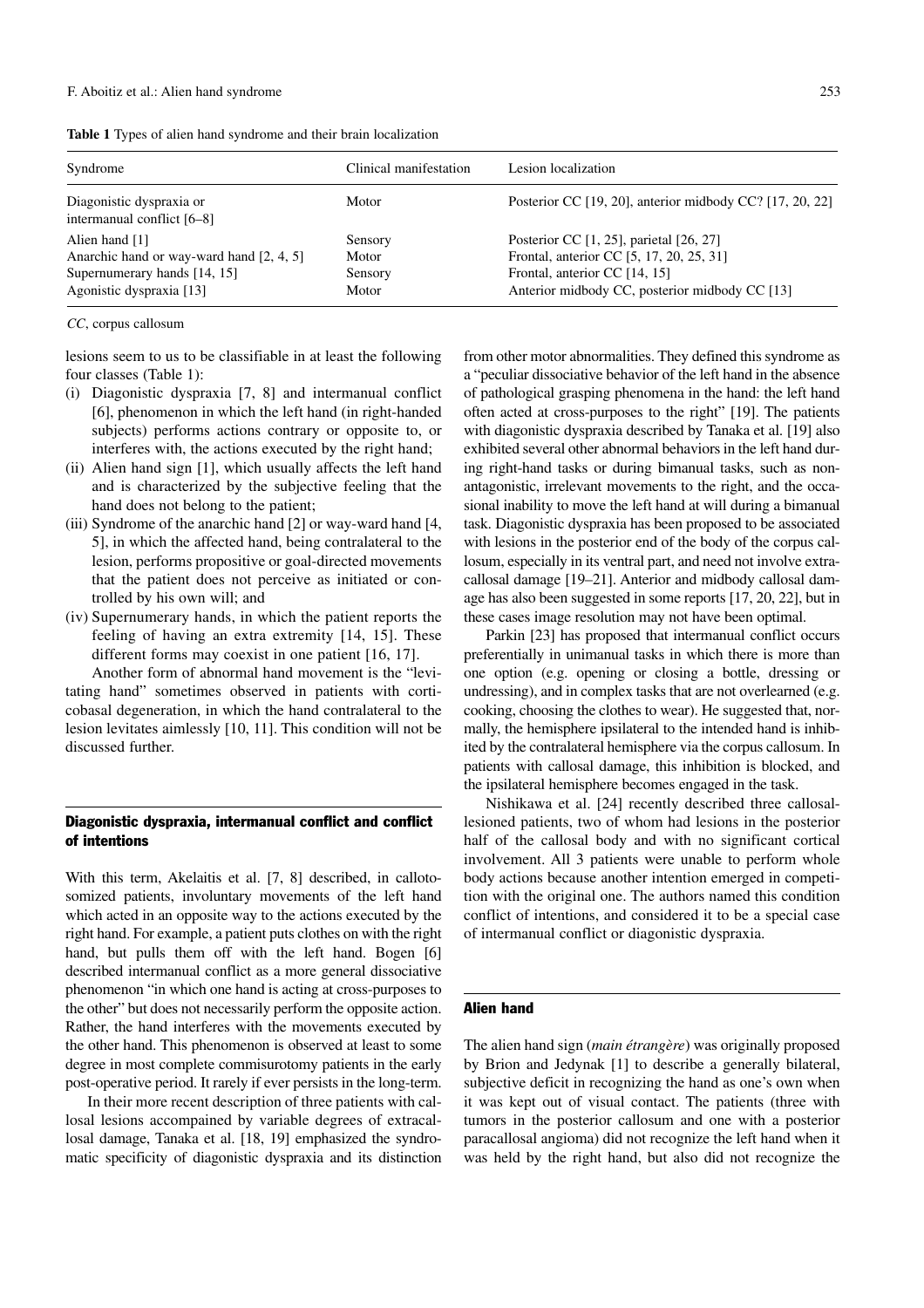right hand when held by the left. In none of these four patients, were abnormal movements described. Recently, Marchetti and Della Sala [25] considered that the alien hand should be thought of as a partial hemiasomatognosia in which the patient has a subjective feeling of the hand not belonging to the self. There may or may not be sensory deficits associated with this feeling. These authors have also proposed that this condition is caused by posterior callosal lesions which may include parietal areas. However, the sensation of alienness of the left limb has been also associated with contralateral parietal damage with no callosal involvement [26, 27].

Unfortunately, the use of the term "alien hand" has led to significant confusion. For example, Bogen [6] initially suggested that the alien hand is a lesser form of intermanual conflict. In his description of callosal syndromes, he defined the alien hand as a "circumstance in which one of the patient's hands, usually the left hand in the right-handed patient, behaves in a way which the patient finds 'foreign', 'alien' or at least 'uncooperative'". More recently, Bogen recanted and proposed the use of the term "anarchic hand" instead. Other authors described the alien hand emphasizing the presence of movements performed against the patient's will, instead of the original subjective feeling of the hand not belonging to the self. Goldberg et al. [4] gave still another meaning to the alien hand, underlining the autonomous way-ward movements of the left hand. Since then, a variety of subjective sensations and motor phenomena have been included as belonging to the alien hand syndrome. Doody and Jankovic [28] included "a spectrum of complexity from action induced, patterned and rhythmical movements to nongoal directed grasping and groping behavior, goal-directed activities like the compulsive manipulation of tools or even self-destructive acts". More recently, others have proposed the term sensory alien hand syndrome to describe sensory deficits associated with hemispatial attention and involuntary movements of the left hand [12, 29, 30]. For example, Ay et al. [12] reported a patient with involuntary movements of her left hand, sensory deficits and a triple sensory, optic and cerebellar ataxia of the left arm; this patient had a lesion in the posterior callosum, inferior temporal lobes and subcortical regions.

#### Anarchic, way-ward hand and frontal alien hand

Della Sala et al. [2, 3] proposed to restrict the term "alien hand" to the partial hemiasomatognosia reported by Brion and Jedynak [1], and suggested the term "anarchic hand" to describe the occurrence of "complex movements of an upper limb that are unintended although clearly goal-directed and well executed" [3]. These authors described a patient who "never doubted that the wayward hand was a part of her own body. Instead, she felt her left hand had a will of its own" [3].

A similar deficit, labeled "way-ward hand", was described by Goldberg [5] in eight patients with deep frontal ischemic lesions. The hand contralateral to the lesion grasped objects or performed semipurposeful acts which were not consciously initiated by the patients. This phenomenon has been observed in cases of diagonistic dyspraxia, but unlike the latter, these movements usually do not oppose to the movements of the other hand. Goldberg et al. [4] described a patient with a left medial frontal lobe lesion whose right hand came up to keep her glasses on after she had removed them with the left hand. However, as they suggested, this condition may be a form of intermanual conflict due to anterior callosal damage. Feinberg et al. [20] coined the term frontal alien hand to describe the compulsive manipulation of tools and reflexive grasping of the dominant hand after frontal cortex lesions (see also [17]). But such movements cannot be considered purposeful as they are not usually associated with feeling of "disownership". Pageot et al. [31] described a patient whose abnormal movements of the left hand were similar to the "way-ward hand" but not presenting grasp reflex as did Goldberg's patients. Note that in all these cases, the patients did not lose the feeling that the unwilled hands were their own. Thus the term "alien hand" is inappropriate.

#### Supernumerary hands

The subjective sensation of having three or more hands, reported by Halligan et al. [14] and Hari et al. [15], usually results from lesions in the right hemisphere, sometimes involving callosal damage. This condition sometimes extends to the lower limb, as Hari et al. [15] reported the case of a patient with lesions in the right frontal lobe and in the anterior callosum who had the feeling of having three arms and three legs. Although these extra extremities may not be felt as performing involuntary actions, they are sometimes perceived as directing the real limbs to perform such movements [13].

#### Agonistic dyspraxia

We recently reported a right-handed patient with hemorrhage in the corpus callosum without extracallosal compromise, as seen on magnetic resonance imaging (MRI) (Fig. 1) [13]. In addition to signs of callosal interruption, the patient exhibited a variety of abnormal motor behaviors [13]. Some of these were transient and involved only the right hand, most likely accounted for a mild and short-lasting frontal involvement. In addition, the patient presented a persistent abnormal behavior, not described before. When instructed to follow a motor command with either the right or the left forelimb, the patient used the forelimb on the opposite side while the "correct" hand remained immobilized. This did not occur when the patient imitated unimanual movements or executed them spontaneously. Furthermore, the patient felt that the contralateral movement was involuntary and had serious difficulties in controlling it (the examiners sometimes had to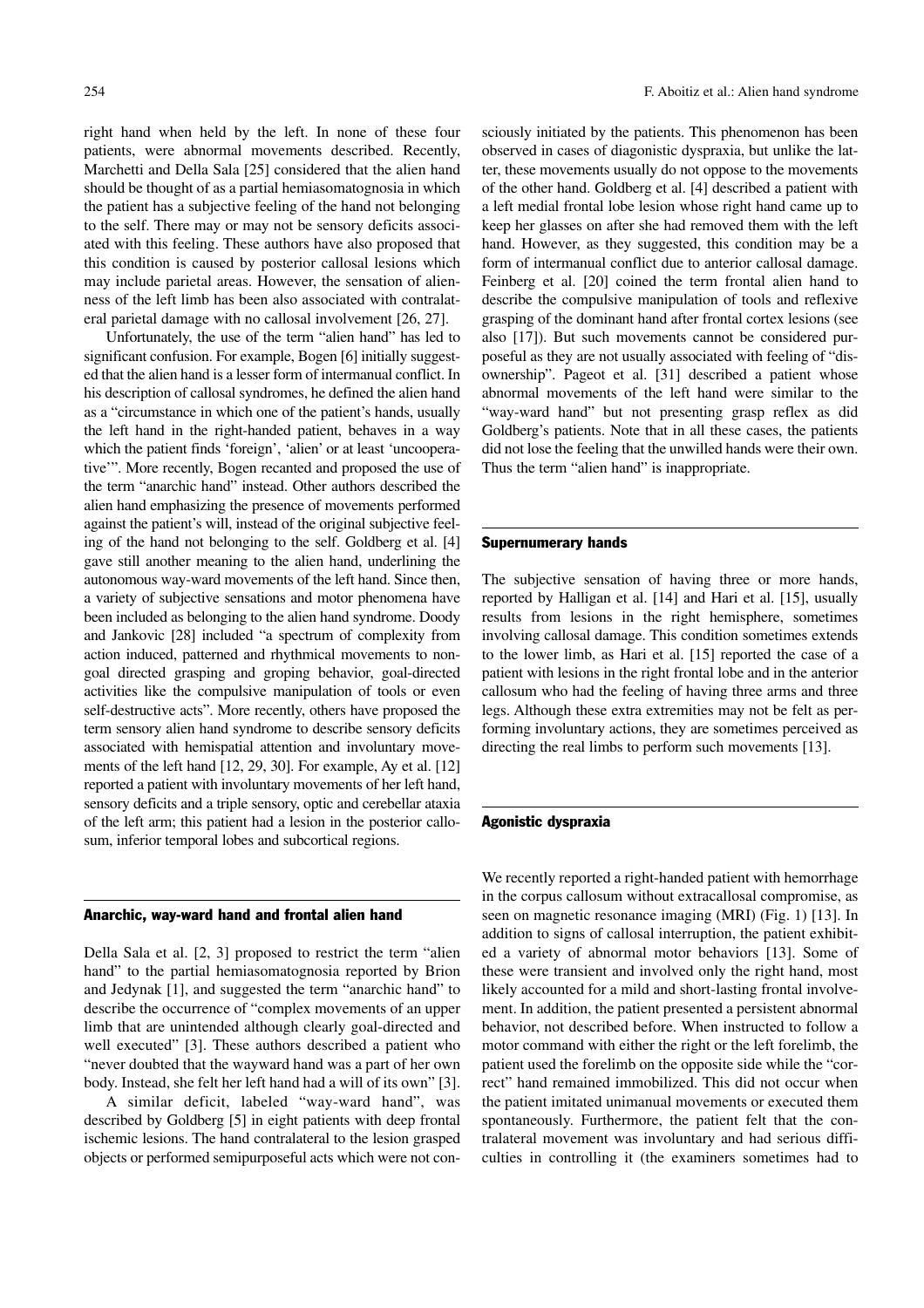

**Fig. 1** Midsagittal MR image indicating the lesioned regions (*arrowheads*) along the corpus callosum of a patient with agonistic dyspraxia [13]. There were no extracallosal lesions in this patient

strongly seize this hand to prevent it from moving). We proposed to call this condition agonistic dyspraxia.

Transiently, our patient [13] presented crural paresis, transcortical motor aphasia, grasp reflex and compulsive manipulation of tools, all indicative of left frontal medial dysfunction, probably associated with vasospasm and compression caused by the hematoma [19, 32]. The transient nature of these signs, together with the absence of an extracallosal lesion as seen on MRI, although not eliminating the possibility of laminar necrosis in the frontal cortex, renders persistent frontal damage unlikely. Longer lasting motor disturbances included ideomotor apraxia of the left hand, a mild intermanual conflict, the sensation of a third hand during the execution of some bimanual tasks, and the condition that we described as bilateral agonistic dyspraxia. In this context, Goldberg et al. [4] and McNabb et al. [33] asserted that frontal lesions are sufficient to explain the alien hand syndrome, so that callosal damage is not required. Della Sala et al. [2] have argued that chronic forms of the alien hand are associated with frontal lobe damage, while purely callosal lesions render only transitory forms of this syndrome. However, in this patient we documented a 7-month long lasting case of abnormal control of hand movement with a purely callosal lesion and with no evidence of chronic frontal involvement.

Initially, the patient reported the sensation of having a supernumerary small hand, which was located over the dorsal surface of her left hand. Her third hand ("the bad one" according to her) was independent of her conscious will, and caused the "real" left hand to perform movements that were in many cases antagonistic to those performed by the right hand, as occurs in intermanual conflict. Furthermore, contrary to other cases of a phantom third limb, in our patient the supernumerary hand was associated with a purely callosal lesion. As suggested by Halligan et al. [14], it is possible that the sensation of supernumerary hands is more common than has been considered before, because this patient, like others with this symptom, was reluctant to speak about this sensation and only talked about it when she was directly questioned.

The unusual behavior described here, in which the patient executed the instructed act with the hand opposite to the one that was specified by the examiner (whichever it was, left or right) probably corresponds to a sign of callosal disconection not described previously. In fact, this was still observed several months after the callosal hemorhage, when the signs attributable to frontal damage had long disappeared, and it was concomitant with well-known signs of callosal disconnection. In this patient, the lesion was restricted to the corpus callosum, but since it was widespread along its length we cannot specify which of the damaged callosal regions were associated with her unusual symptoms.

In contrast to diagonistic dyspraxia, the condition described here consists of the agonistic movements of the contralateral hand to perform those movements for which the specified hand is apraxic. The inability of this patient to respond with the left hand may perhaps fit the classic callosal disconnection syndrome. However, this syndrome predicts that instructions to the right hand (controlled by the left hemisphere and therefore not requiring callosal transfer) should be responded to adequately, and those responses should be nearly as fast as the automatic responses performed by the same hand [34]. In this patient neither of these conditions occurred: the left hand, instead of the right, usually responded to instructions to the right hand, and in the instances where the patient was able to respond with the right hand, it did so after a long delay and in an apraxic-like manner [13]. Somehow, the callosal lesion was inhibiting the purposeful movement of one hand but also contributing to the release of the movement in the contralateral hand, whether it was right or left (although the inhibition was stronger when the voluntary hand was the left, which requires a callosal relay).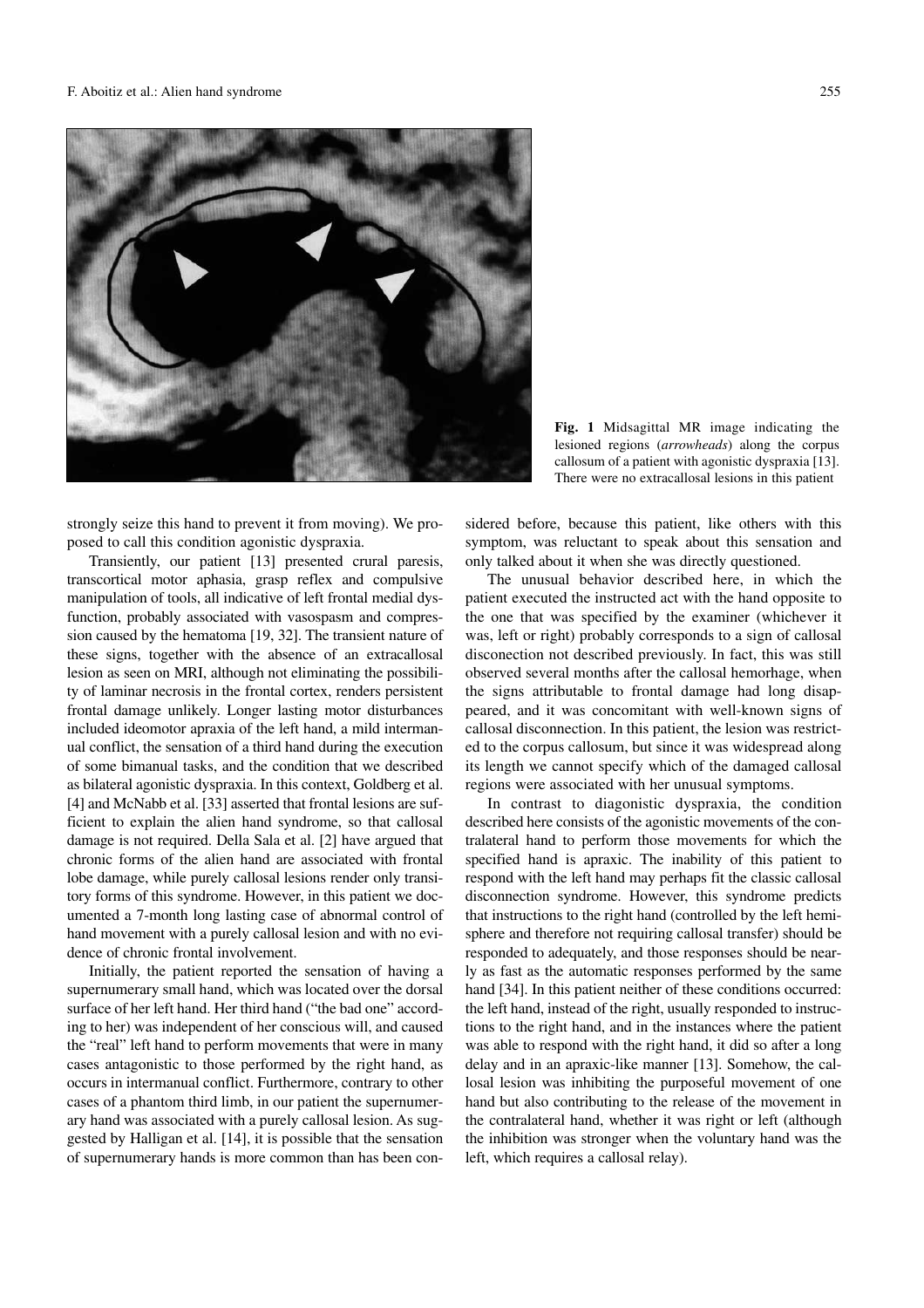#### Voluntary control of unilateral hand movements

There is evidence that, in normal subjects, the intention to select one hand to perform a complex action implies bilateral hemisphere activation, especially when the selection of movements has been made voluntarily [35–37]. Furthermore, at the level of the body of the corpus callosum, the cingulate cortex contains a gigantopyramidal field which apparently corresponds to the source of cingulate corticospinal projections observed in the monkey [38]. This cingulate region is activated by manual and bimanual movements [39–42], and lesions in this area have been associated with the alien hand syndrome [4]. Callosal fibers connecting this region with the contralateral hemisphere may have been damaged in the anteriormost lesion of our patient.

In our patient, there were two abnormal behaviors that were observed in both hands, and are difficult to explain in terms of the classic disconnection syndrome: (i) the hand specified by the examiner (hereafter the voluntary hand) appeared either unable to execute the instruction, or performed it with great difficulty, and (ii) the contralateral hand (hereafter the automatic hand) quickly executed the instruction given to the patient. Regarding the second point, the selection of the voluntary hand may be somehow mediated through the corpus callosum, which possibly mediates the balance of activity between both hemispheres. Failure to exert this hemispheric dominance for the preferred hand due to a partial callosal lesion might result in abnormal activation of the hemisphere ipsilateral to the voluntary hand, which would produce movement of the automatic hand. It is possible that the anterior callosal lesion in this patient somehow rendered the non-instructed hemisphere unable to inhibit the activation of the movement of the hand.

Although the preceding arguments may explain the quick execution of movements with the automatic hand, it leaves open the explanation of the first point raised previously, i.e. the difficulty in performing the movement with the voluntary hand, which is evident in the much longer delays of response for this hand when compared to the automatic hand, and in the performance of ideomotor praxis tests which was consistently better in the automatic than in the voluntary hand [13]. It is as if the patient was unable to move the hand once she directed attention to it. This phenomenon may be tentatively explained by the following model: normally, there is a transitory inhibition (or lack of activation) of the voluntary hand (and the contralateral hemisphere) when instructed to perform the action. This could be attributed to focus on propioceptive perception, due to the fact that the subject is giving special attention to this hand. The inhibition of the voluntary hand (hemisphere) may in turn be normally overriden, followed by activation of the motor cortex. This process may be partly mediated by the corpus callosum. Interhemispheric facilitation of the hand representation of the motor cortex has been reported in humans [43], which may partly account for the proposed excitatory mechanism. In this patient, the callosal lesion may have produced a deficit in the activating mechanism that permits movement of the hand, resulting in great slowness and difficulty in performing the movement. While the voluntary hand remains inhibited, the contralateral hand (which is not being inhibited, since attention is not directed to it) can be recruited to quickly execute the action. In other patients with anterior callosal damage, there may be other, non-callosal activating mechanisms which override the transient motor inhibition of the left hand. In this patient these non-callosal mechanisms are perhaps not well developed due to individual differences in brain organization. Another possibility is that both the normal inhibition of the voluntary hand and the subsequent activation mechanism depend on the corpus callosum but use different fiber systems. In this patient, the callosal lesion might have damaged predominantly the excitatory fibers while sparing the inhibitory ones, producing a maintained inhibition of the voluntary hand.

#### Conclusions

The term "alien hand" indicates a wide spectrum of motor and sensory deficits, which may be caused by parietal, frontal, or callosal lesions. We have tentatively classified these symptoms into four categories that may specify different nosological entities, although the brain regions and cerebral mechanisms involved in this process have not been totally elucidated. In addition, we propose a new, fifth category, which we term agonistic dyspraxia. Although our proposal is based on the observation of one case, we consider that the symptoms do not fit any previous description and thus deserve to be considered a distinct clinical entity.

**Acknowledgements** Supported by Fondecyt grants nos. 1970294 and 1010816, by the Millenium Nucleus for Integrative Neuroscience and by USPHS NIH grant NS 20187. Juan Montiel prepared Fig. 1.

#### **References**

- 1. Brion S, Jedynak CP (1972) Troubles du transfert interhémispherique (callosal disconnection) a propos de trois observations de tumeurs du corps calleux. Le signe de la main étrangère. Rev Neurol 126:257–266
- 2. Della Sala S, Marchetti C, Spinnler H (1991) Right-sided anarchic (alien) hand: a longitudinal study. Neuropsychologia 29:1112–1117
- 3. Della Sala S, Marchetti C, Spinnler H (1994) The anarchic hand: a fronto-mesial sign. In: Boller G, Grafman J (eds) Handbook of neuropsychology, vol. 9. Elsevier, Amsterdam, pp 233–255